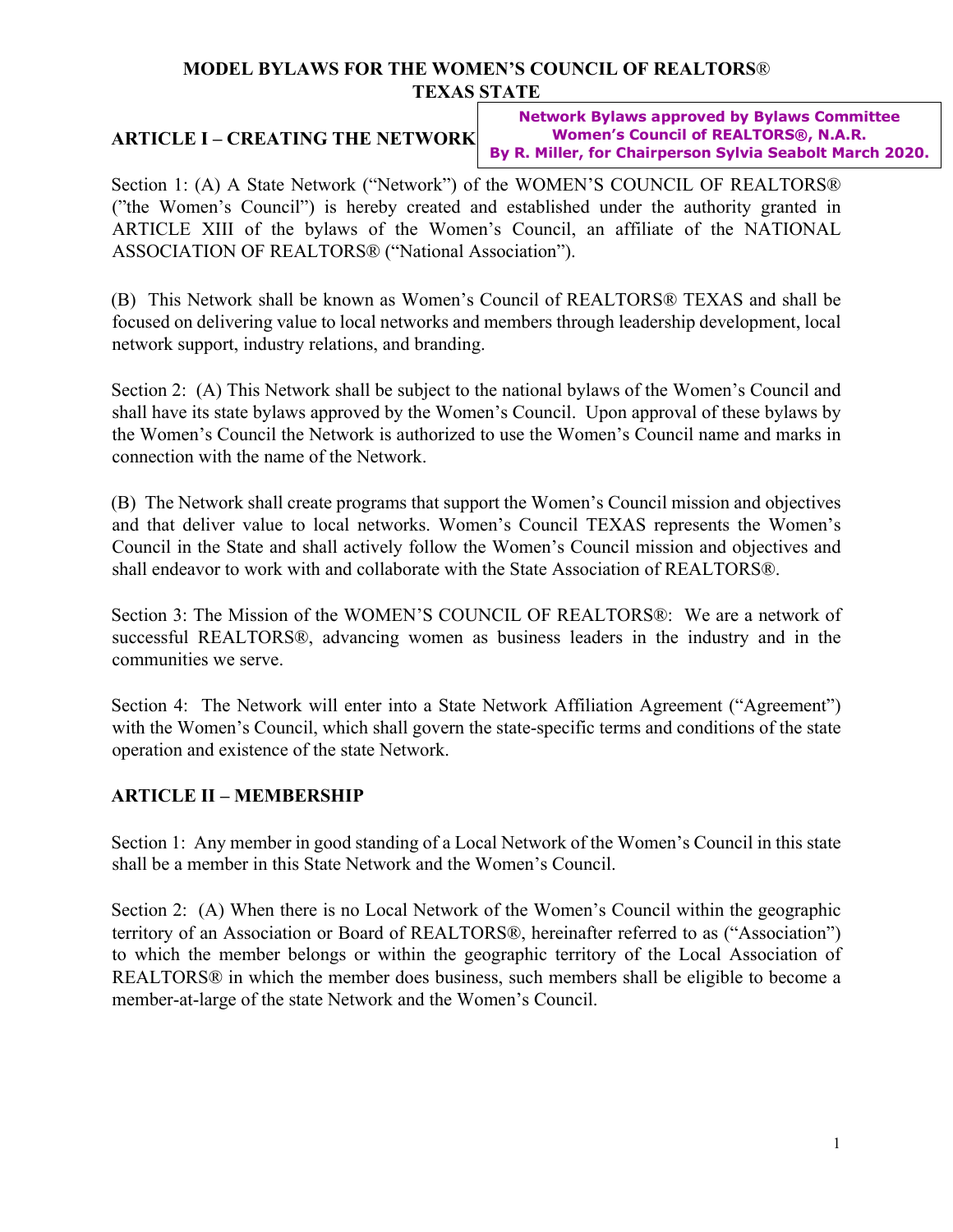(B) Any REALTOR®, REALTOR-ASSOCIATE®, or Institute Affiliate<sup>1</sup> member in good standing of the TEXAS State Association of REALTORS® engaged in the real estate profession shall be eligible for Active membership in this State Network and the Women's Council.

Section 3: An Active member of this State Network may be eligible for membership in more than one State Network. Non-resident members shall be Active members of one State Network who wish to obtain the services afforded by another State Network, but do not have their primary place of business within the territory of this other State Network. The above-defined members may join this second State Network by paying Non-Resident dues only to it. They shall not be eligible to vote or hold elective office in the second State Network.

Section 4: National Affiliate members shall hold membership in a Local Association of REALTORS®, but they may not be REALTORS®.

Section 5: National Affiliate members shall pay national, state, and local dues, use the Women's Council logo and marks, and avail themselves of Women's Council services. They may not hold state office.

Section 6: Individuals currently employed in an executive, administrative or management capacity by a Local or State REALTOR® Association or a member Board of a foreign affiliate of the National Association shall be eligible for National Affiliate membership after payment of applicable dues.

## **ARTICLE III – DUES**

Section 1: (A) Effective 1/1/2007, annual membership dues for Active members shall be \$35.00, plus national dues, and Local Network dues, if applicable.

(B) Effective 1/1/2007, annual membership dues for National Affiliate members of State Network shall be \$35.00, plus national dues, and Local dues, if applicable.

(C) Effective 1/1/2007, annual membership dues for Non-resident members whose principle place of business is in another state shall be \$35.00, which are State Network dues only.

Section 2: (A) Annual membership dues shall be payable by the first day of January each year.

(B) New members shall pay full year's dues upon making application. On January 1 of the following year, they shall be billed only for that portion of dues unpaid for the year.

Section 3: (A) All local, state and national dues of Active and National Affiliate members shall be billed by and paid to the Women's Council.

<sup>&</sup>lt;sup>1</sup> Institute Affiliate members as defined in the National Association Constitution Article IV, Section 1.4: "Institute Affiliate members shall be individuals who hold a professional designation awarded by a qualified Institute, Society or Council affiliated with the National Association that addresses a specialty area other than residential brokerage or individuals who otherwise hold a class of membership in such Institute, Society or Council that confers the right to vote or hold office."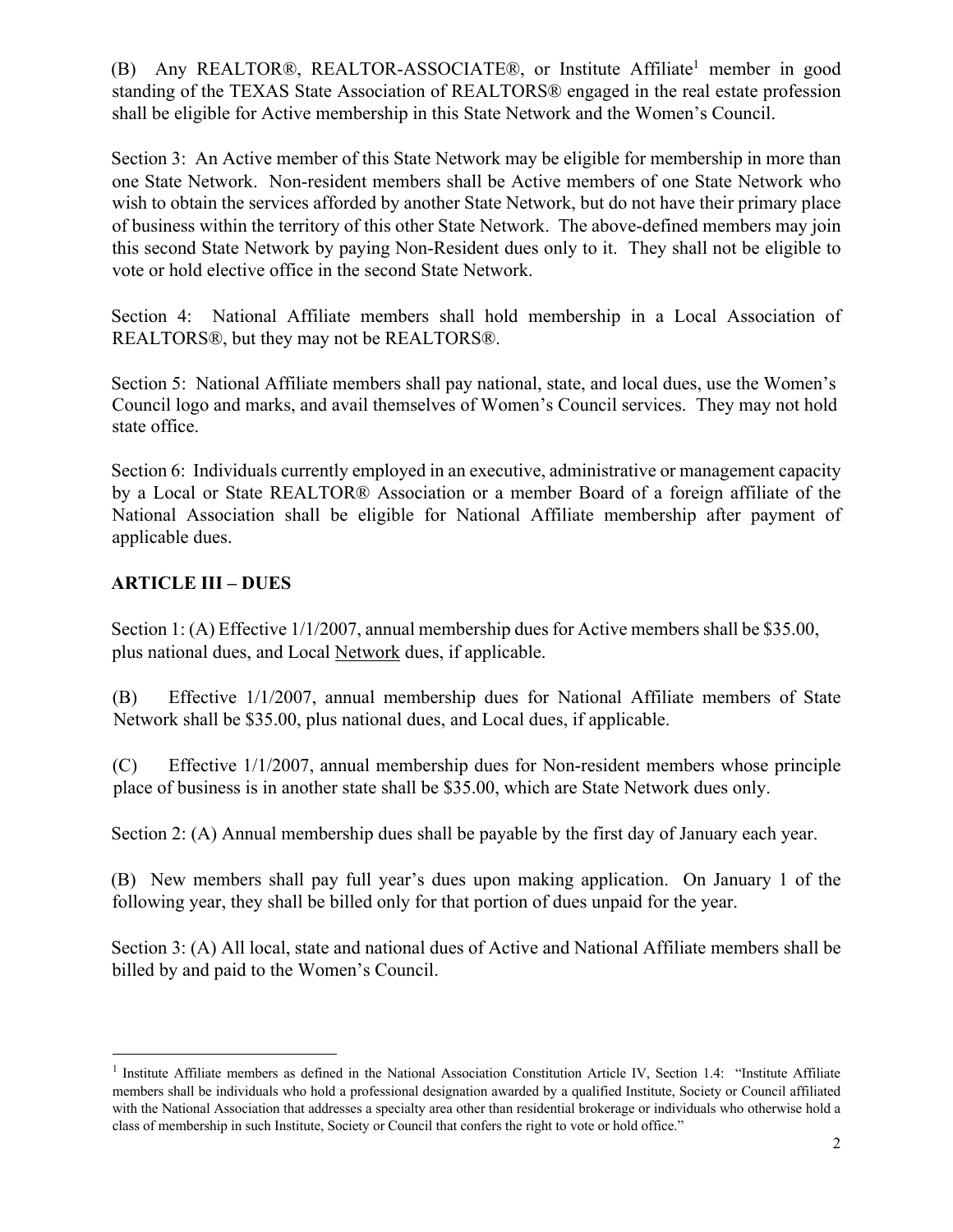(B) Local Network and State Network membership dues billed by and paid to the Women's Council shall be refunded to the Local Network and State Network.

(C) State Network membership for Non-resident members whose Active membership is in a Network located in another state shall be billed by and paid to the State Network and retained by them.

Section 4: Any member delinquent in payment of membership dues by more than three (3) months forfeits membership.

Section 5: Annual Network dues for each member shall be established in time to notify the Women's Council prior to October 31 of the immediately preceding year.

#### **ARTICLE IV – GOVERNING BOARD**

Section 1: The government of the State Network shall be vested in the Governing Board, which shall consist of the leadership team (including the State Liaison), all current Local Network Presidents, the most recent past State Network President able to serve, Leadership Identification and Development Chair, Nominating Committee Chair, Strategic Planning Committee Chair, past Presidents Advisory Committee Chair, and District Vice Presidents where applicable. Ex officio and non-voting members include any National Liaison or National Executive Committee member residing in the state.

Section 2: The Governing Board shall have full power to conduct the business of the Network, to suspend any officer or member for just cause, and to otherwise govern the affairs of the Network in accordance with the bylaws of the State Network and of the Women's Council.

Section 3: 30 Percent (%) of the REALTOR® members of the Governing Board shall constitute a quorum.

Section 4: (A) Regular meetings of the Governing Board shall be held a minimum of two times per year at such times places, and methods designated by the President.

(B) Special meetings of the Governing Board may be called by the President, or shall be called at the request of at least three members of the Governing Board. Members of the Governing Board may unite in a petition to call such a meeting or individually address written requests to the President.

Upon receipt of such a petition or written requests from the required Governing Board members, the President shall notify each member of the Governing Board of such meeting in writing. Not less than fifteen (15) days nor more than thirty (30) days notice shall be given for a special meeting. Such notice shall state the time and place of the meeting, and the purpose for which it is called. Only the business stated in the call to the meeting shall be transacted at such meeting.

#### **ARTICLE V NETWORK MEMBERSHIP MEETINGS**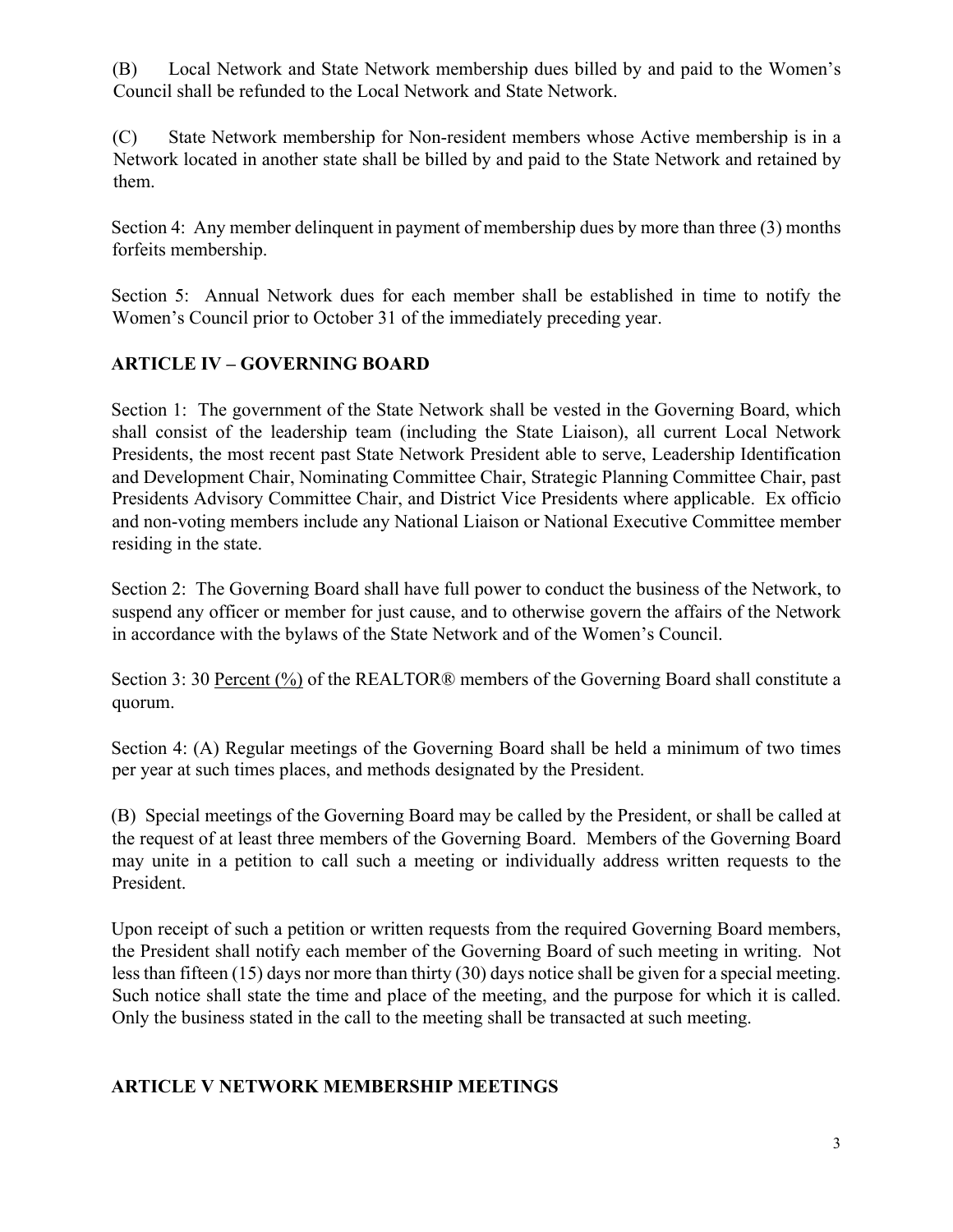Section 1: (A) Regular meetings of the State Network membership shall be held a minimum of one time per year.

(B) Special meetings of the State Network membership may be called at such times and places as the Governing Board shall, by resolution, require. No less than fifteen (15) days written notice shall be given for a special meeting. Such notice shall state the time and place of the meeting, and the purpose for which it is called. Only the business stated in the call to the meeting shall be transacted at such meeting.

Section 2: A minimum of 5 % of the REALTOR®/ REALTOR-ASSOCIATE®/Institute Affiliate (see definition Article II) members of the State Network, representing not fewer than fifty (50%) percent of the total number of Local Networks in the state, shall constitute a quorum at all State Network meetings.

# **ARTICLE VI – ELECTIVE OFFICERS**

Section 1: (A) The elective officers of the Network shall be a President, President-elect, First Vice President, and Treasurer. The State Liaison will be a REALTOR® member appointed by the incoming President for a one-year term (up to two consecutive terms). The appointment must be made by June 1 or before the state network elections (whichever comes first). These officers shall perform the duties prescribed by these bylaws such as may be assigned to them by the Governing Board and by the parliamentary authority adopted in these bylaws.

(B) The President-elect, First Vice President, Treasurer and District Vice Presidents (where applicable) of the Network shall be elected from the REALTOR®/REALTOR-ASSOCIATE®/Institute Affiliate members in good standing

(C) The officers may serve in the office to which they have been elected for more than one term but may not serve more than two consecutive terms. The officer shall hold office for a term convening January 1 and ending December 31 or until their successors have been elected, whichever is later.

Section 2: (A) The President shall be the chief officer of the Network and shall preside at the meetings of the Governing Board and Network. At all other times during the term of office, the President shall represent the Women's Council and act in its name, subject to its policies.

(B) The President shall appoint all committee chairpersons and committee members except the Nominating Committee. All appointments of committee chairpersons shall be subject to approval of the Governing Board. The President shall be an ex officio member of all committees except the Nominating Committee.

Section 3: The President-elect shall perform the duties of the President in the event of the President's disability or absence and perform such other duties as requested by the Governing Board.

Section 4: (A) The First Vice President shall verify reports from the Women's Council of the names of all members of this Network and their status.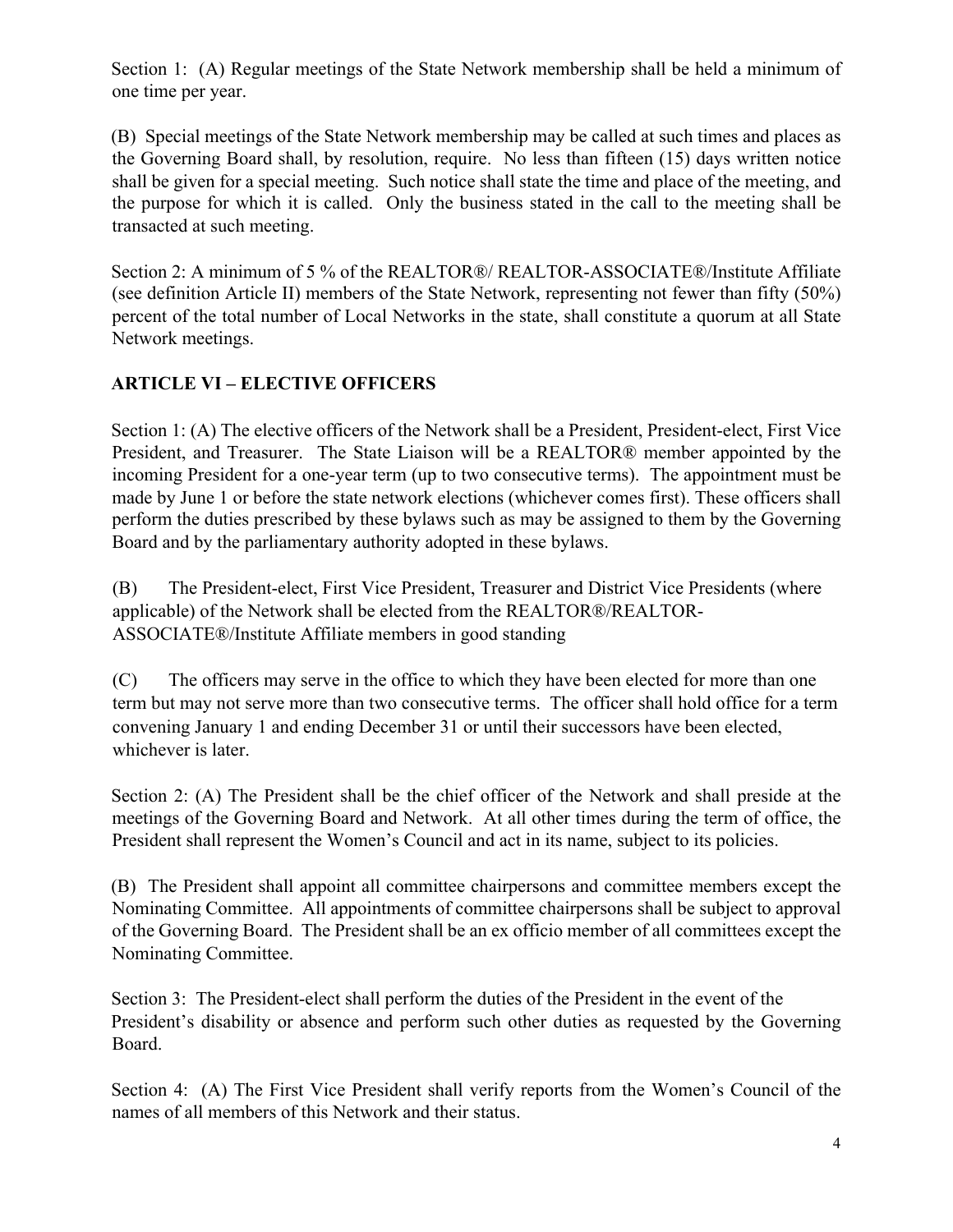(B) Immediately following the annual election meeting, the outgoing First Vice President shall report to the Women's Council, the names and addresses of all officers elected. A copy of this report shall be sent also to the State Liaison and the National Liaison.

## **ARTICLE VII – VACANCIES**

Section 1: (A) In the case of a vacancy in any elective office except the President, President-elect or State Liaison, the President shall appoint a qualified member to fill the unexpired term.

- (B) In case of vacancy in the office of President, the President-elect shall complete the unexpired term thus creating a vacancy in the office of President-elect. The President-elect who fills a vacancy in the office of President shall automatically become President for a full term after completion of the unexpired term as President.
- (C) In the event of a vacancy in the office of President-elect caused by a vacancy in the office of President, the members of the Nominating Committee shall submit the name of at least one nominee to the President who shall present it to the Governing Board for approval. An affirmative vote of a majority of the Governing Board shall be necessary to elect. The President-elect who fills a vacancy in the office shall automatically become President-elect for a full term after completion of the unexpired term as President-elect.

In the event a vacancy in the office of President-elect is not caused by a vacancy in the office of President, the members of the Nominating Committee shall submit the name of at least one nominee to the President who shall present it to the Governing Board for approval. An affirmative vote of a majority of the Governing Board shall be necessary to elect. The President-elect who fills this type of vacancy shall automatically become President after completion of the unexpired term of President-elect.

- (D) In the event of a vacancy in the office of State Liaison, the President will make an appointment, who will serve out the term.
- (E) In the event of a vacancy in any of the committee chairperson, except the Nominating Committee chairperson, the President shall appoint a qualified member to fill the unexpired term.
- (F) All appointments to fill vacancies shall have the approval of the Governing Board.

#### **ARTICLE VIII – NOMINATIONS**

Section 1: (A) The Nominating Committee shall consist of five Active members in addition to the most recent Past President able to serve who shall be chairperson of the committee. Two of the five members shall include the State Liaison, Leadership Identification and Development Chair.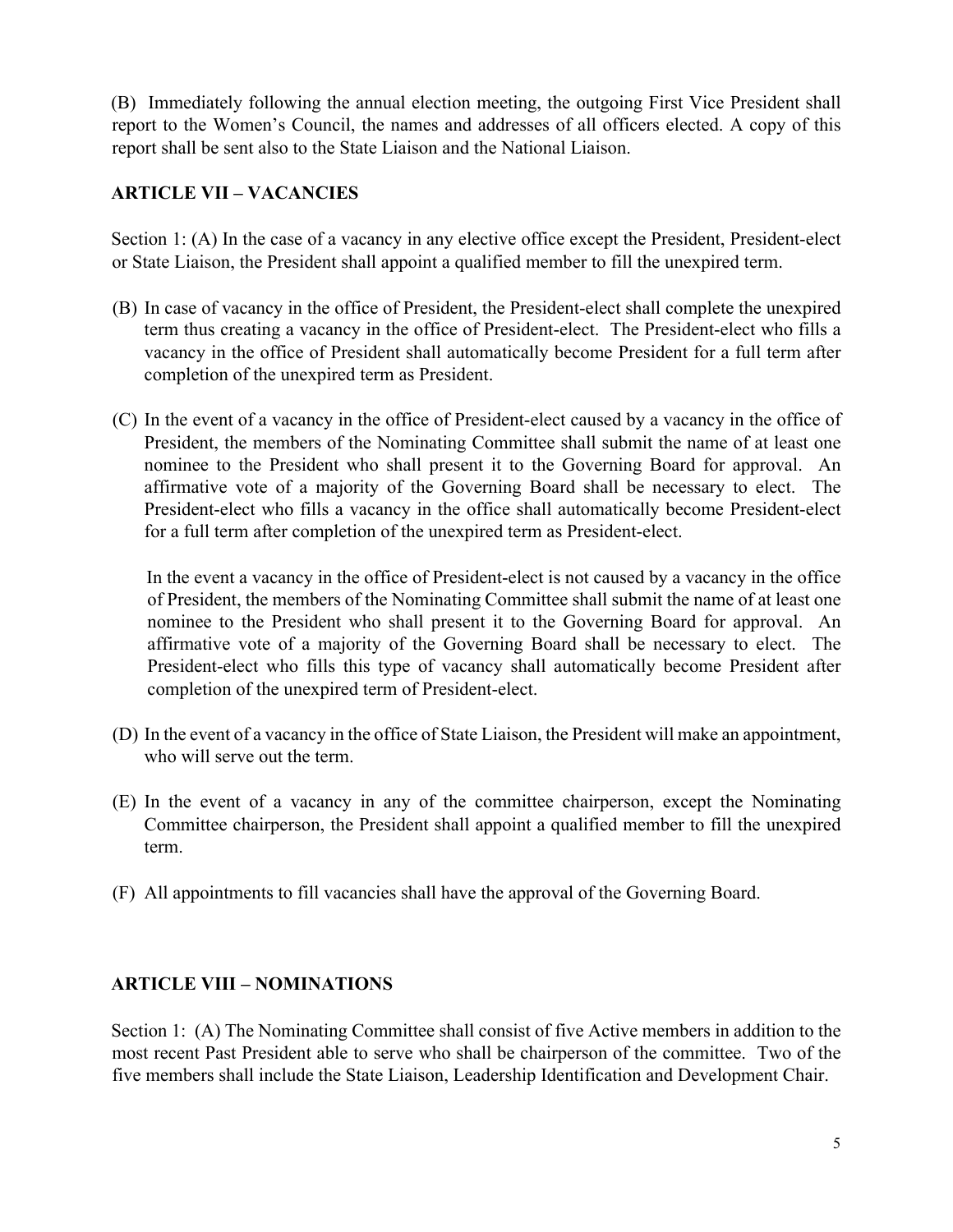(B) One member (and one alternate) of the Nominating Committee shall be elected by the Governing Board from its membership, and two members plus two alternates shall be elected by the general membership at the Annual Election Meeting. Elected members shall be from at least two different networks. The two Alternates shall also be from at least two different Networks. Alternates (designated #1 and #2) shall serve only in the absence of a committee member.

(C) The members of the Nominating Committee shall serve during the calendar year subsequent to their election.

(D) Nominating Committee members shall not be eligible to serve successive terms, except those designated alternates who were not required to serve as committee members.

Section 2: It shall be the duty of the Nominating Committee to select at least one candidate for each office, and to present its report in writing to the First Vice President who shall present it in writing to the general membership at least ten (10) days before the Annual Election Meeting.

Section 3: After the President has presented the slate of candidates for election, additional nominations from the floor may be made by any Active members before the election.

Section 4: No name shall be placed in nomination without the consent of the nominee, and the nominee must complete a consent to serve.

## **ARTICLE IX – ELECTION OF OFFICERS**

Section 1: The election of officers shall be held at the Annual Election Meeting of the State Network which shall be held prior to or in conjunction with the Fall Meeting of the TEXAS State Association of REALTORS®. All elections must be held by October 15 and reported to National.

Section 2: (A) Election of officers shall be conducted by electronic voting, via voice or roll call vote or written ballot if there are two or more nominees for an office. Each Active and National Affiliate member may cast one vote, with the exception of local network presidents (or their proxies) who cast a weighted vote based on the number of REALTOR® members in the local network as of December 31. A majority vote shall elect an officer. In the event that no candidate on the ballot for a particular office receives a majority, the two candidates receiving the greatest number of votes cast shall remain on the ballot and a run-off election shall be held between those two candidates. The candidate receiving the majority of votes cast in the run-off election shall be declared the winner.

(B) Voting by proxy shall not be permitted, unless outlined in Section 2A.

#### **ARTICLE X – COMMITTEES**

Section 1: Standing Committees and project teams shall be appointed annually by the President subject to the approval of the Governing Board.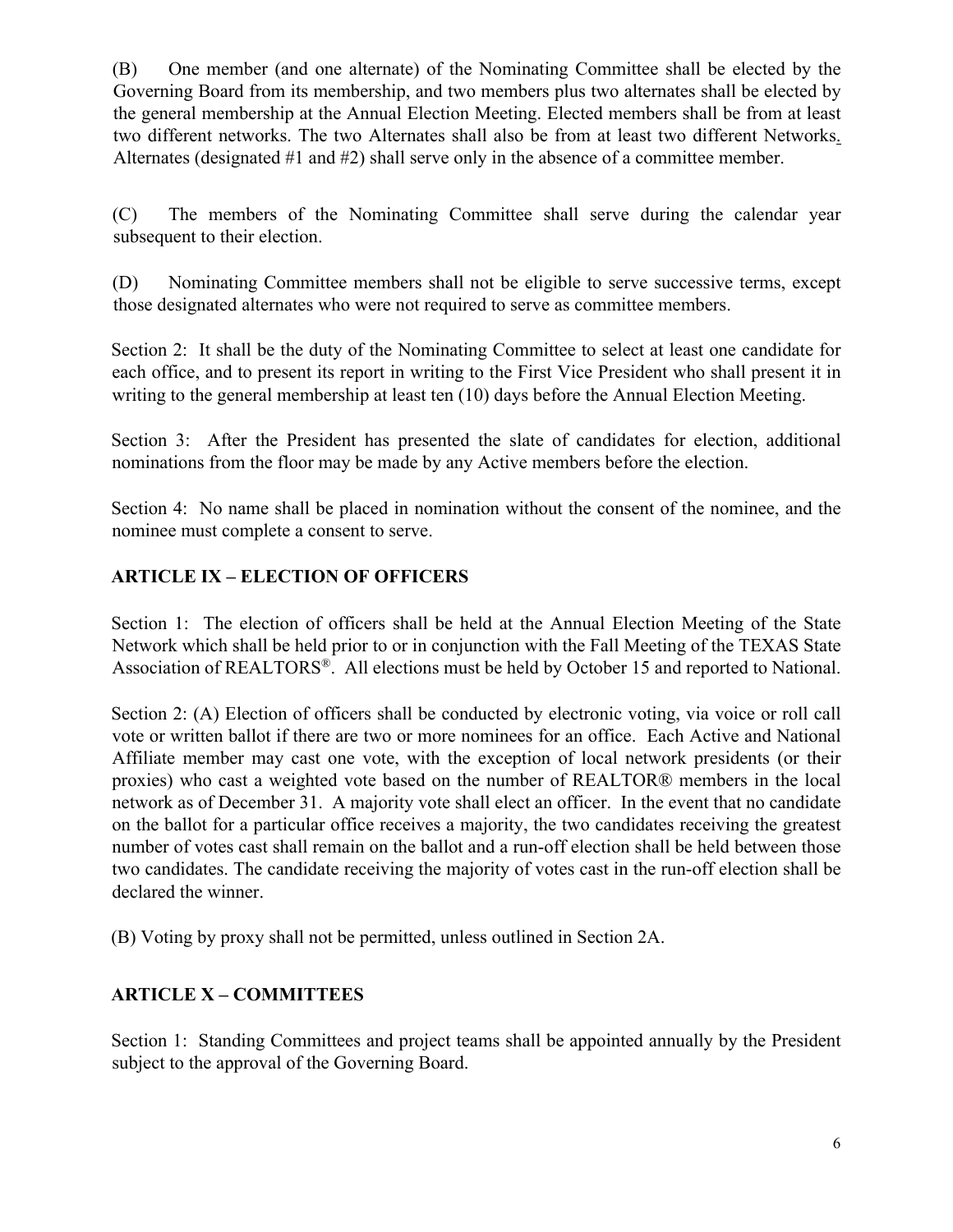Section 2: (A) Standing Committees shall be: Finance and Budget, Leadership Identification and Development, Past Presidents Advisory, Strategic Planning, and Nominating<sup>2</sup>.

(B) Each of the Standing Committees shall consist of not fewer than three (3) members of the Network.

(C) Appointments shall be made for the remainder of the elective year or until their assigned task has been completed, whichever occurs first. All members are eligible for reappointment.

Section 3: (A) Special project teams to perform such services as may be assigned to them, may be appointed by the President with the approval of the Governing Board.

(B) Each of the Special project teams shall consist of not fewer than three (3) members of the Network.

(C) Appointments to Special project teams shall be for a period of one year. All Special project team members are eligible for reappointment.

(D) The audit committee, which can be part of the standing Finance & Budget Committee, shall be appointed at the next to the last meeting of the elective year and shall present its report at the first meeting of the next year.

## **ARTICLE XI – PARLIAMENTARY AUTHORITY**

The rules contained in the current edition of *Robert's Rules of Order* Newly Revised shall be recognized as the authority governing the proceedings of the Network in all cases not provided for in these bylaws or in the Standing Rules.

#### **ARTICLE XII – DEFENSE AND INDEMNIFICATION OF OFFICERS AND DIRECTORS**

Section 1: In the event of suits or claims in which one or more current or past officers or directors of the Network are named as a result of their status as such or decisions or actions taken in good faith and reasonably understood are named as a result of their status as such or decisions or actions taken in good faith and reasonably understood to be within the scope of their authority during their term as such, the Network shall, directly or through insurance secured for the benefit of such officers and directors and employees, secure counsel to act on behalf of and provide a defense for such officers and directors and employees; pay reasonable defense expenses incurred in advance of final disposition of such case; and indemnify such officers, directors and employees with respect to any liability assessed or incurred as a result of any such claim, suit or action.

Section 2: The above stated defense and indemnification of officers and directors shall extend to those individuals when serving at the request of the Network as a director or officer of another

<sup>&</sup>lt;sup>2</sup> Ways and Means, Strategic Planning, International and Marketing Committees may be added to the Networks Standing Committees at the option of the Network. The Network membership needs to vote on these additions as amendments to the bylaws in accordance with Article XIII.